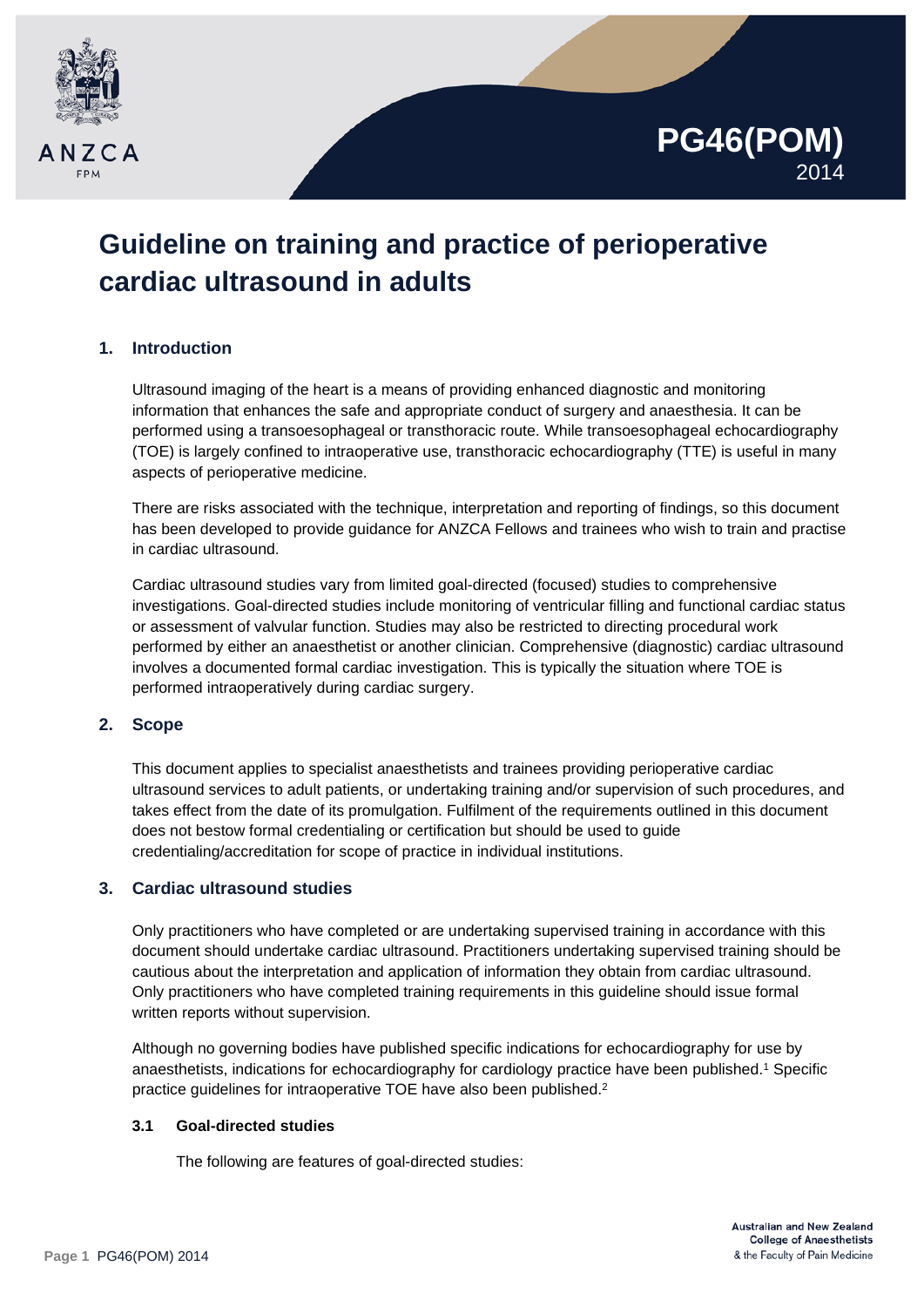

- 3.1.1 They are conducted at the point of care, by the clinician. The results can be directly and immediately integrated with other clinical information at the time of the study. As such, they are used to supplement information relating to the clinical status of the patient and are most useful when combined with that.
- 3.1.2 They are generally qualitative and may assist in evaluating specific clinical issues including one or more of the following:
	- 3.1.2.1 Ventricular assessment for systolic function, filling volumes and pressures.
	- 3.1.2.2 Valvular assessment for clinically significant stenosis or regurgitation.
	- 3.1.2.3 Assessment of other potentially significant disorders such as pericardial and pleural effusions.
- 3.1.3 They may be more limited than comprehensive examinations with regard to the training and experience of the proceduralist, and the time, views obtained and equipment used.
- 3.1.4 An electronic record should be stored, unless the clinical situation prohibits this. This record should be in a digital format, include patient identification, date and time of cardiac ultrasound examination and archived to allow a full review for both clinical and audit purposes.
- 3.1.5 The proceduralist should generate a written report noting the time and date, major findings, operator performing the study and recommended follow-up. This should be entered in the clinical record. Recommendations may include performing a comprehensive study where appropriate.

## **3.2 Comprehensive echocardiography studies**

The following are requirements of comprehensive echocardiography studies:

- 3.2.1 The same comprehensive study is performed irrespective of the initial clinical indication.
- 3.2.2 Clinical circumstances may limit the study initially to a goal-focused study (for example, during patient resuscitation) with completion of the comprehensive examination when possible.
- 3.2.3 They should use two-dimensional (and optionally M mode) imaging through at least two echocardiography windows and includes quantitative measurements with spectral and colour Doppler analysis.
- 3.2.4 Comprehensive TOE examinations should follow the guidelines published by the American Society of Echocardiography.3
- 3.2.5 Comprehensive TTE examinations should follow the guidelines published by the Intersocietal Commission for the Accreditation of Echocardiography Laboratories.4
- 3.2.6 They involve the performance of both pre- and post-procedure examinations especially when performed in the setting of cardiac surgery.
- 3.2.7 Images should be stored, preferably in digital format with an archived copy, to allow a full review for both clinical and audit purposes. Image acquisition should include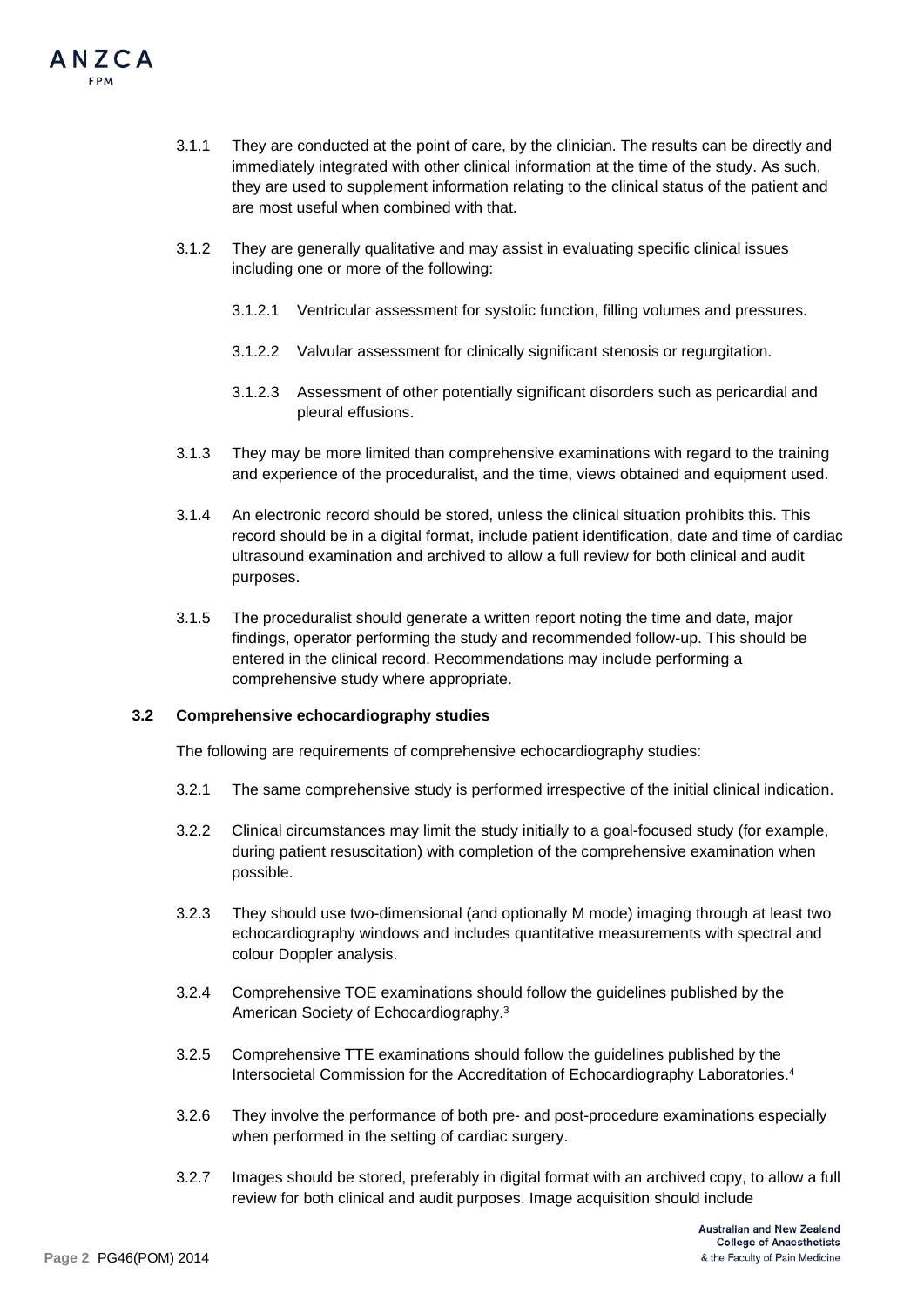

electrocardiographic gating. Stored images should include patient identification, date and time of cardiac ultrasound.

- 3.2.8 A formal report should be produced that includes:
	- 3.2.8.1 The date and time of the examination.
	- 3.2.8.2 Patient identification.
	- 3.2.8.3 Indications for the study.
	- 3.2.8.4 The name(s) and signature of those conducting and reporting the examination and findings.
	- 3.2.8.5 Detailed findings.
- 3.2.9 The formal report should be available:
	- 3.2.9.1 In the patient records.
	- 3.2.9.2 For archival review.

#### **3.3 Safety**

- 3.3.1 TOE is a semi-invasive procedure with rare but potentially lethal complications.5 Recommended indications2, contra-indications and safe placement and manipulation of TOE should be followed<sup>3</sup> to reduce the risk of injury to the patient or damage to the probe.
- 3.3.2 If the patient's anaesthetist performs intraoperative TOE, an experienced assistant may be required to assist in monitoring the patient's clinical condition. This is particularly the case when there is the combination of a very unstable clinical situation and particularly complex TOE interpretation issues.
- 3.3.3 There must always be adequate facilities and staff to decontaminate and clean the cardiac ultrasound probe and machine surface after use. For TOE probes there must be a documented protocol for cleaning the probe and a log to record compliance.

#### **4. Training**

#### **4.1 Training should consist of a formal program that provides for:**

- 4.1.1 Development of sonographic and interpretive skills.
- 4.1.2 Attainment of a sound knowledge of cardiac anatomy and pathophysiology.
- 4.1.3 Demonstration of the knowledge base by examination or other means.
- 4.1.4 Experience conducting and reporting studies.

#### **4.2 Development of skills**

4.2.1 Goal directed studies

During the training period for goal-directed cardiac ultrasound the trainee should perform:

4.2.1.1 At least 20 supervised complete goal-directed studies.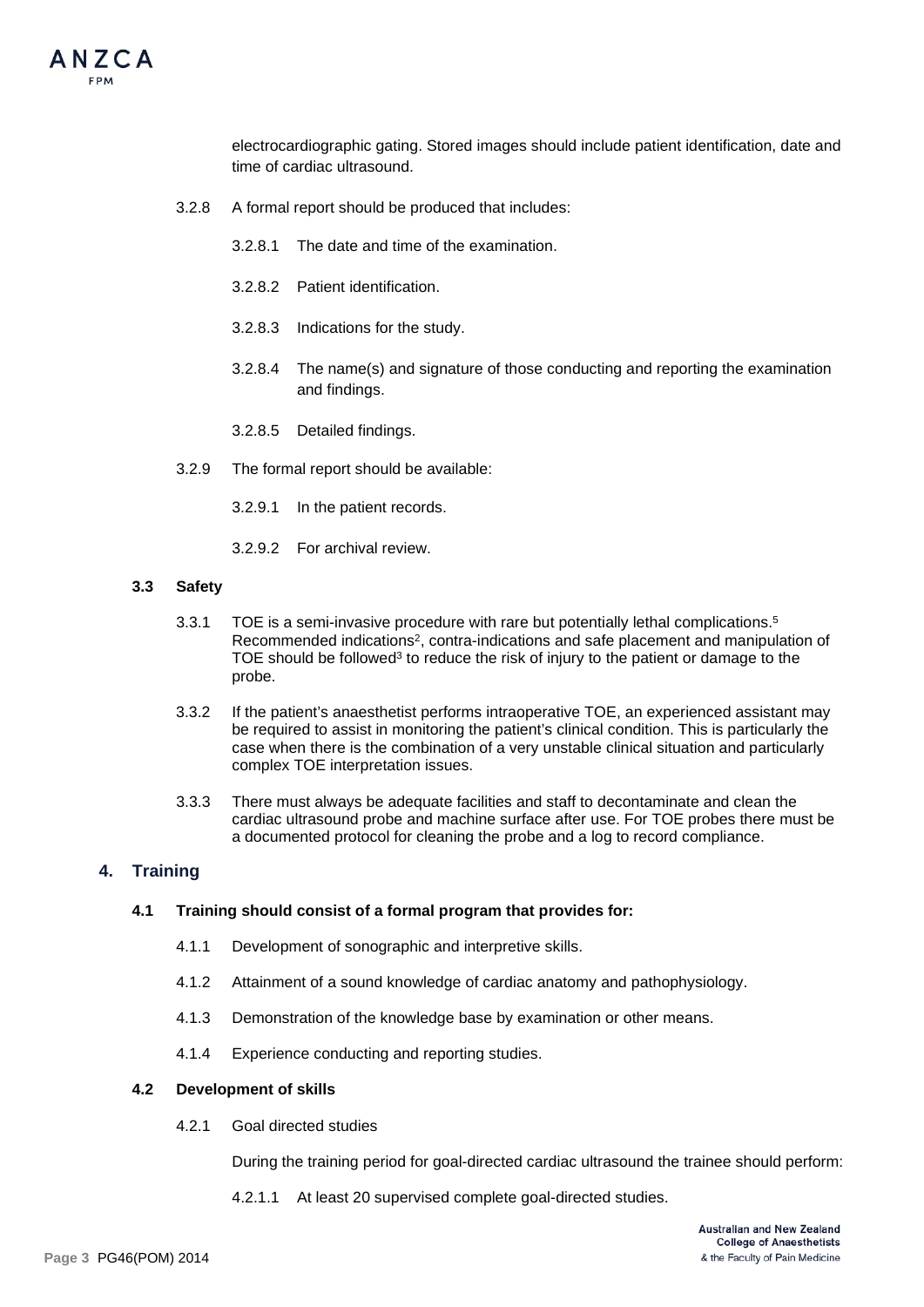- 4.2.1.2 At least 20 additional unsupervised studies, with full review by a supervisor.
- 4.2.1.3 At least 50 additional goal-directed studies performed by the trainee, with review by a supervisor as required.
- 4.2.1.4 Practical training/workshops.
- 4.2.2 Comprehensive studies

Training for comprehensive studies can be in a single modality (TOE or TTE), or for both combined. During this period the trainee should perform:

- 4.2.2.1 Initially under full supervision at least:
	- 4.2.2.1.1 50 comprehensive TTE, or
	- 4.2.2.1.2 50 comprehensive TOE, or
	- 4.2.2.1.3 60 comprehensive studies (30 TOE and 30 TTE).
- 4.2.2.2 At least 50 additional unsupervised studies with full review by a supervisor.
- 4.2.2.3 At least 100 additional comprehensive studies.
- 4.2.2.4 For training in TOE for cardiac anaesthesia at least 50 TOE studies should be undertaken in the operating theatre during cardiac procedures.

## **4.3 Knowledge base**

- 4.3.1 Goal-directed studies
	- 4.3.1.1 It is recommended that during the training period, trainees obtain either:
		- 4.3.1.1.1 A university certificate level qualification in goal-directed cardiac ultrasound, or
		- 4.3.1.1.2 A fellowship in cardiac ultrasound/echocardiography of at least 6 months, or
		- 4.3.1.1.3 A formal qualification equivalent to the above.
	- 4.3.1.2 The formal training program should include:
		- 4.3.1.2.1 An understanding of physics of ultrasound, and its application to sonography.
		- 4.3.1.2.2 An understanding of relevant sonographic anatomy.
		- 4.3.1.2.3 Ventricular filling and functional assessment.
		- 4.3.1.2.4 Limited valve assessment for clinically relevant disease.
		- 4.3.1.2.5 Assessment of other clinically severe disease states including cardiac tamponade and pleural effusion.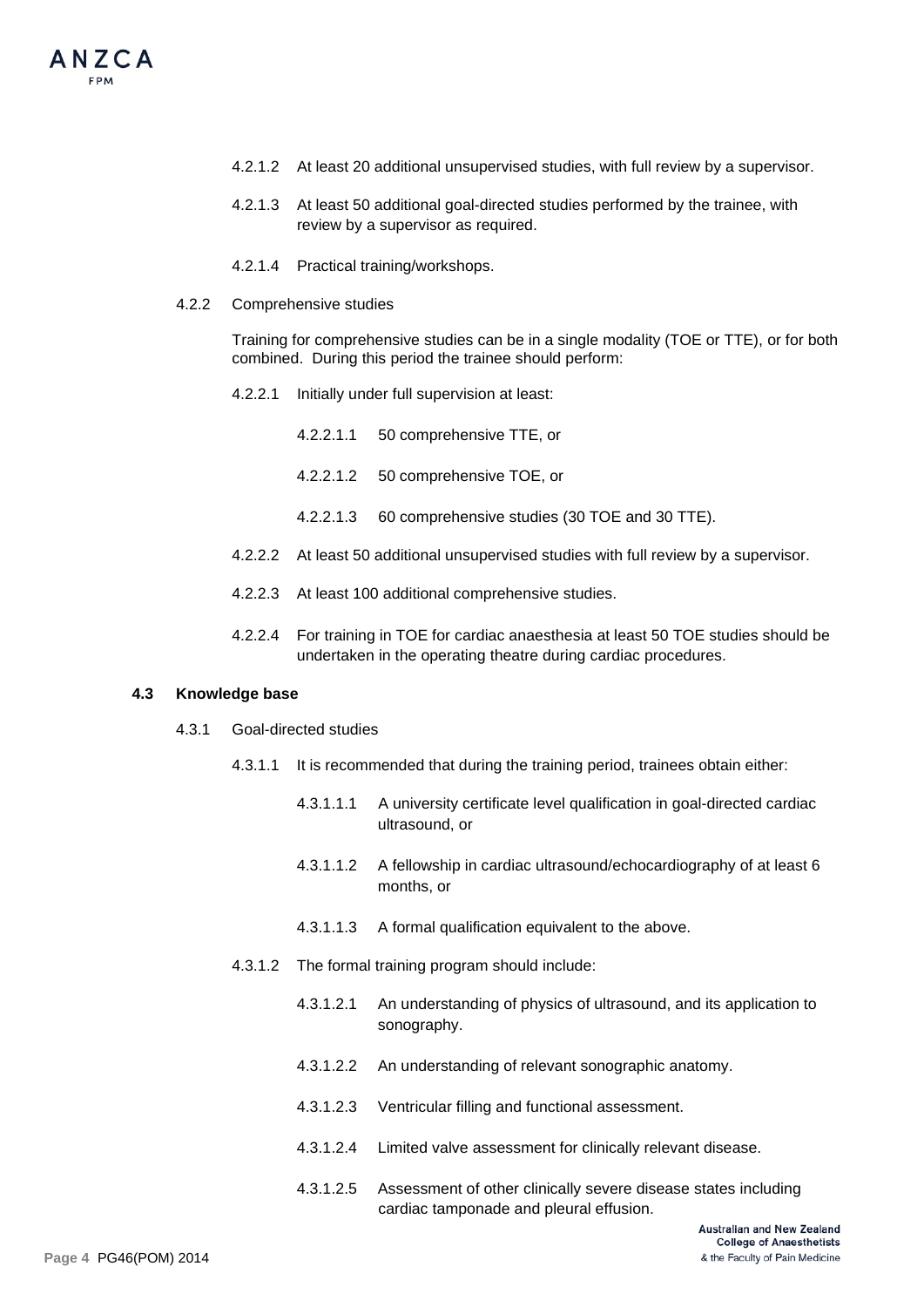

#### 4.3.2 Comprehensive study

- 4.3.2.1 It is recommended that during the training period, trainees obtain either:
	- 4.3.2.1.1 An Australian or New Zealand university qualification in echocardiography at diploma level, or equivalent, or
	- 4.3.2.1.2 A pass in a board examination in echocardiography from the US National Board of Echocardiography (Examination of Special Competence in Adult Echocardiography, Examination of Special Competence in Advanced Perioperative Transesophageal Echocardiography), or equivalent, or
	- 4.3.2.1.3 A pass in an examination in echocardiography from the British Society of Echocardiography and Association of Cardiothoracic Anaesthetists or from the European Association of Echocardiography and European Association of Cardiothoracic Anaesthesiologists, or equivalent, or
	- 4.3.2.1.4 A diploma in diagnostic ultrasound focused on echocardiography from the Australasian Society for Ultrasound in Medicine, or equivalent, or
	- 4.3.2.1.5 A fellowship in echocardiography of at least 12 months duration.
- 4.3.2.2 Fellows and trainees undertaking fellowship training programs should be encouraged to obtain one of these qualifications.

The formal training program should include, but not be limited to:

- 4.3.2.2.1 An understanding of physics of ultrasound, and its application to sonography.
- 4.3.2.2.2 A comprehensive understanding of cardiac sonographic anatomy.
- 4.3.2.2.3 A wide exposure to normal and pathological conditions.
- 4.3.2.2.4 Training in effective interpretation, communication and documentation of findings.

#### **4.4 Documentation and assessment**

4.4.1 Documentation

A logbook or equivalent database should be maintained during the training period to record:

- 4.4.1.1 The number and case mix of the examinations performed and/or reviewed.
- 4.4.1.2. The trainee's level of involvement with each study (for example, observer, part participant, primary operator, producer of the report, case audit).
- 4.4.1.3 Case review/audit sessions attended.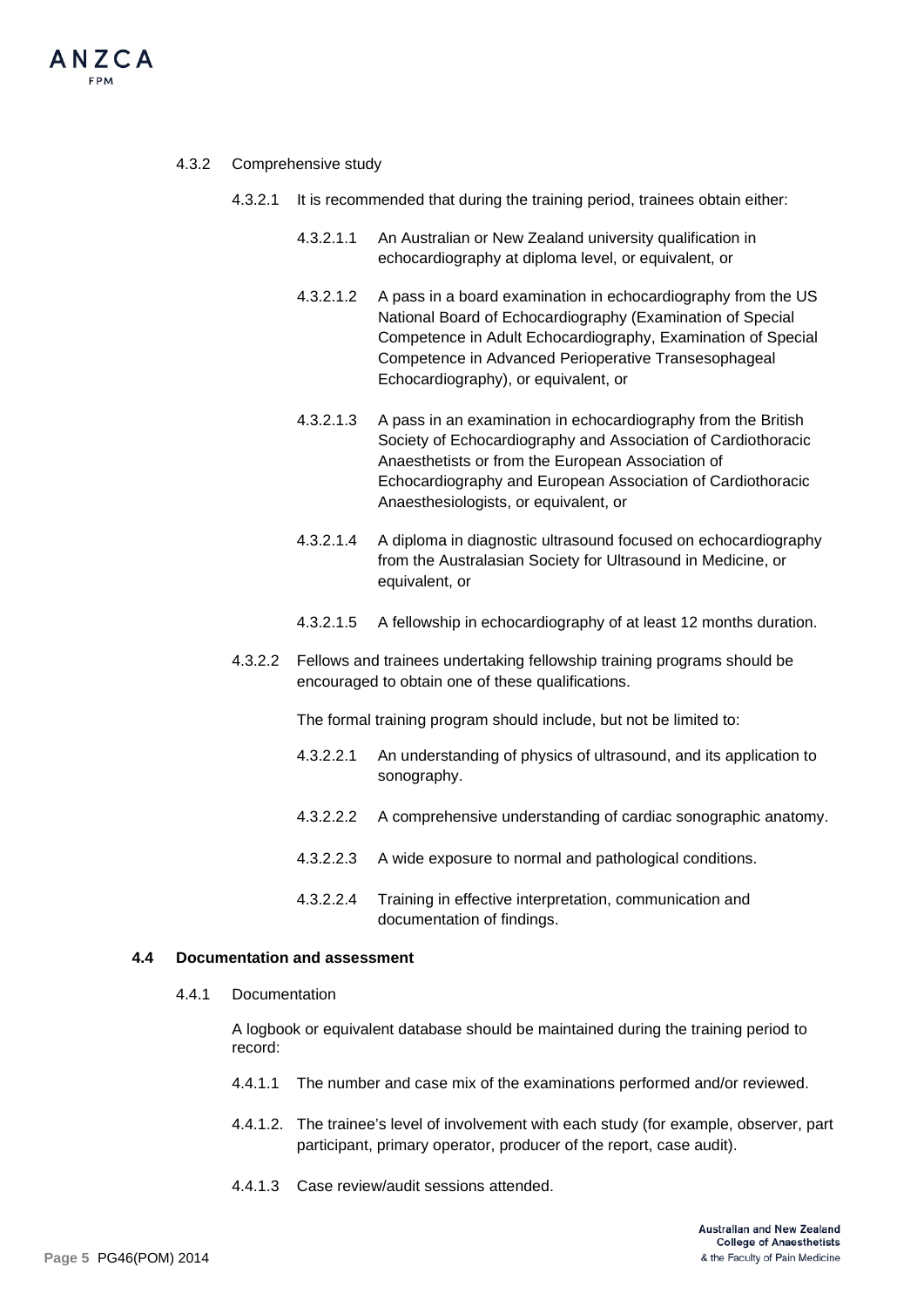#### 4.4.1.4 Training courses attended.

The logbook should be available for the supervisor both during and on completion of training.

#### 4.4.2 Assessment

The form of assessment for the development of competency in cardiac ultrasonography will depend on the pathway undertaken by the trainee. This may be external credentialing or a formative assessment made by the supervisor(s) of the (cardiac ultrasound) training program. The College does not take responsibility for credentialing beyond recommending compliance with the parameters outlined in this document.

#### **5. Recognition of prior experience**

It is acknowledged that as a result of training and cumulative experience achieved prior to the ratification of the ANZCA guidelines for the relevant modality and scope, many experienced practitioners will exist for whom it is unnecessary to require the training process outlined here.

## **6. Supervision**

Supervision of training should be provided by experienced practitioners who have met the requirements in sections 4 or 5 of this document for the modality and scope being supervised.

Prior to the completion of training, unsupervised diagnostic information should be used only with extreme caution and only when the trainee's supervisor considers the reporting of such information to third parties to be within the trainee's scope of practice.

## **7. Continuing professional development**

Fellows who are practising cardiac ultrasound are required to maintain relevant continuing professional development, consistent with ANZCA's continuing professional development mandatory compliance policy and standards, as in all other aspects of their practice. For practitioners who hold independent certification in comprehensive (diagnostic) echocardiography, additional requirements as deemed necessary by their certifying body should be fulfilled.

For practitioners wishing for further guidance, the following is the recommended minimum:

- 7.1 Participation in audit and peer review of cardiac ultrasound studies.
- 7.2 Performance and/or review of at least 50 studies annually.
- 7.3 Participation in continuing medical education dedicated to echocardiography.

## **This document is accompanied by a background paper (PG46(POM)BP) which provides more detailed information regarding the rationale and interpretation of the Guideline.**

#### **Related ANZCA documents**

ANZCA Continuing professional development standards

ANZCA Continuing professional development mandatory compliance policy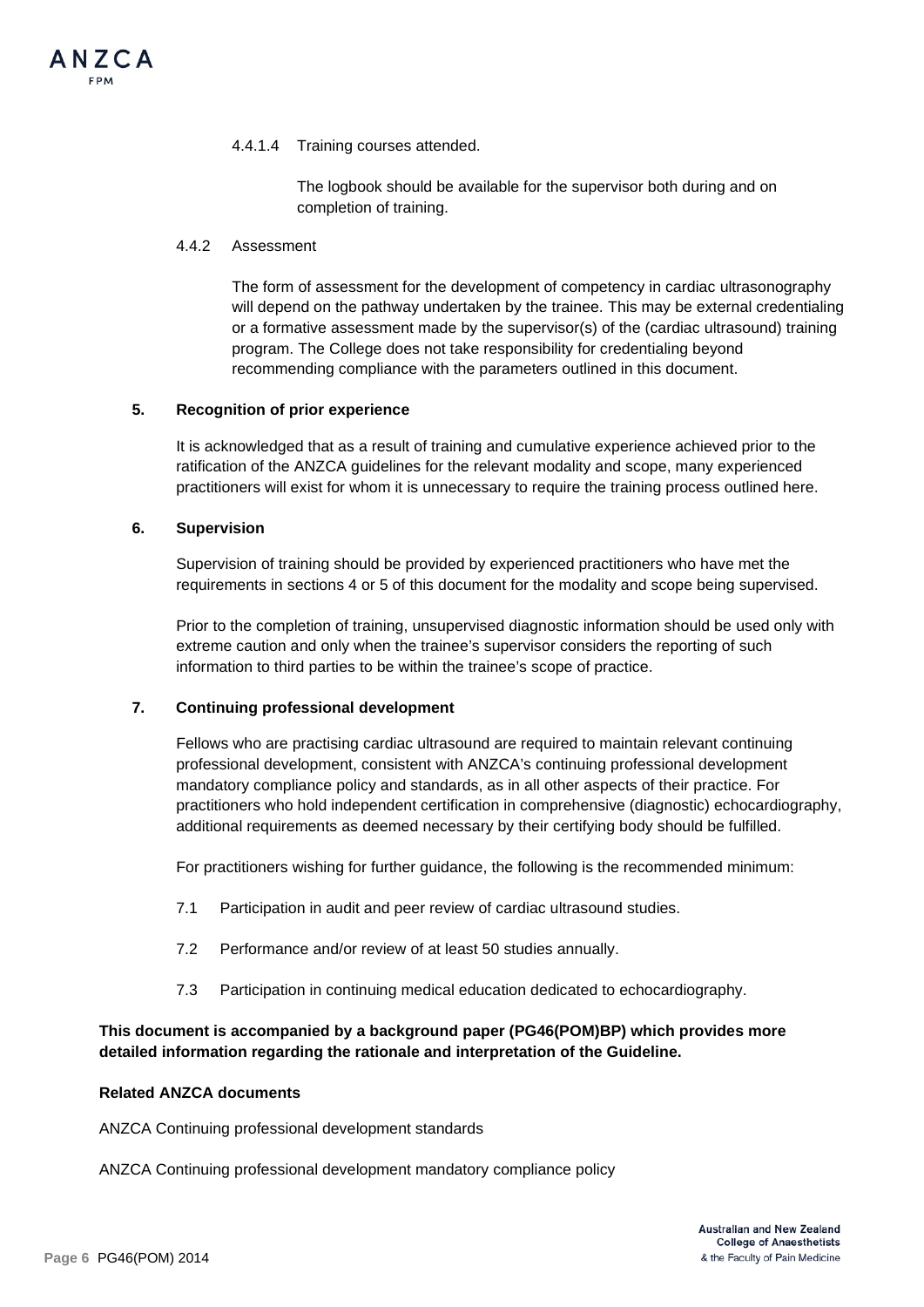

#### **References**

- 1. Douglas PS, Garcia MJ, Haines DE, Lai WW, Manning WJ, Patel AR, et al. ACCF/ASE/AHA/ASNC/HFSA/HRS/SCAI/SCCM/SCCT/SCMR 2011 Appropriate use criteria for echocardiography. A report of the American College of Cardiology Foundation Appropriate Use Criteria Task Force, American Society of Echocardiography, American Heart Association, American Society of Nuclear Cardiology, Heart Failure Society of America, Heart Rhythm Society, Society for Cardiovascular Angiography and Interventions, Society of Critical Care Medicine, Society of Cardiovascular Computed Tomography, Society for Cardiovascular Magnetic Resonance American College of Chest Physicians. J Am Soc Echocardiogr. 2011 Mar;24(3):229-267.
- 2. Cheitlin MD, Armstrong WF, Aurigemma GP, Beller GA, Bierman FZ, Davis JL, et al. ACC/AHA/ASE 2003 Guideline update for the clinical application of echocardiography: Summary article: A report of the American College of Cardiology/American Heart Association Task Force on Practice Guidelines (ACC/AHA/Case Committee to update the 1997 guidelines for the clinical application of echocardiography). Circulation. 2003 Sep 2;108(9):1146-1162.
- 3. Shanewise JS, Cheung AT, Aronson S, Stewart WJ, Weiss RL, Mark JB, et al. ASE/SCA Guidelines for performing a comprehensive intraoperative multiplane transesophageal echocardiography examination: Recommendations of the American Society of Echocardiography Council for Intraoperative Echocardiography and the Society of Cardiovascular Anesthesiologists Task Force for Certification in Perioperative Transesophageal Echocardiography. Anesth Analg. 1999 Oct;89(4):870-884.
- 4. Intersocietal Commission for the Accreditation of Echocardiography Laboratories. IAC Standards and guidelines for adult echocardiography accreditation; Part B, Section 3B Adult stress testing. Ellicott City: Intersocietal Commission for the Accreditation of Echocardiography Laboratories, 2006. From: [http://intersocietal.org/echo/standards/IACAdultEchocardiographyStandards2013.pdf.](http://intersocietal.org/echo/standards/IACAdultEchocardiographyStandards2013.pdf) Accessed: 31 May 2013.
- 5. Kallmeyer IJ, Collard CD, Fox JA, Body SC, Shernan SK. The safety of intraoperative transesophageal echocardiography: A case series of 7200 cardiac surgical patients. Anesth Analges. 2001 May;92(5):1126-1130.

*Professional documents of the Australian and New Zealand College of Anaesthetists (ANZCA) are intended to apply wherever anaesthesia is administered and perioperative medicine practised within Australia and New Zealand. It is the responsibility of each practitioner to have express regard to the particular circumstances of each case, and the application of these ANZCA documents in each case. It is recognised that there may be exceptional situations (for example, some emergencies) in which the interests of patients override the requirement for compliance with some or all of these ANZCA documents. Each document is prepared in the context of the entire body of the College's professional documents, and should be interpreted in this way.*

*ANZCA professional documents are reviewed from time to time, and it is the responsibility of each practitioner to ensure that he or she has obtained the current version which is available from the College website [\(www.anzca.edu.au\)](http://www.anzca.edu.au/). The professional documents have been prepared having regard to the information available at the time of their preparation, and practitioners should therefore take into account any information that may have been published or has become available subsequently.*

*Whilst ANZCA endeavours to ensure that its professional documents are as current as possible at the time of their preparation, it takes no responsibility for matters arising from changed circumstances or information or material which may have become available subsequently.*

| Promulgated:              | 2002             |
|---------------------------|------------------|
| Reviewed:                 | 2004, 2013, 2014 |
| Date of current document: | November 2014    |